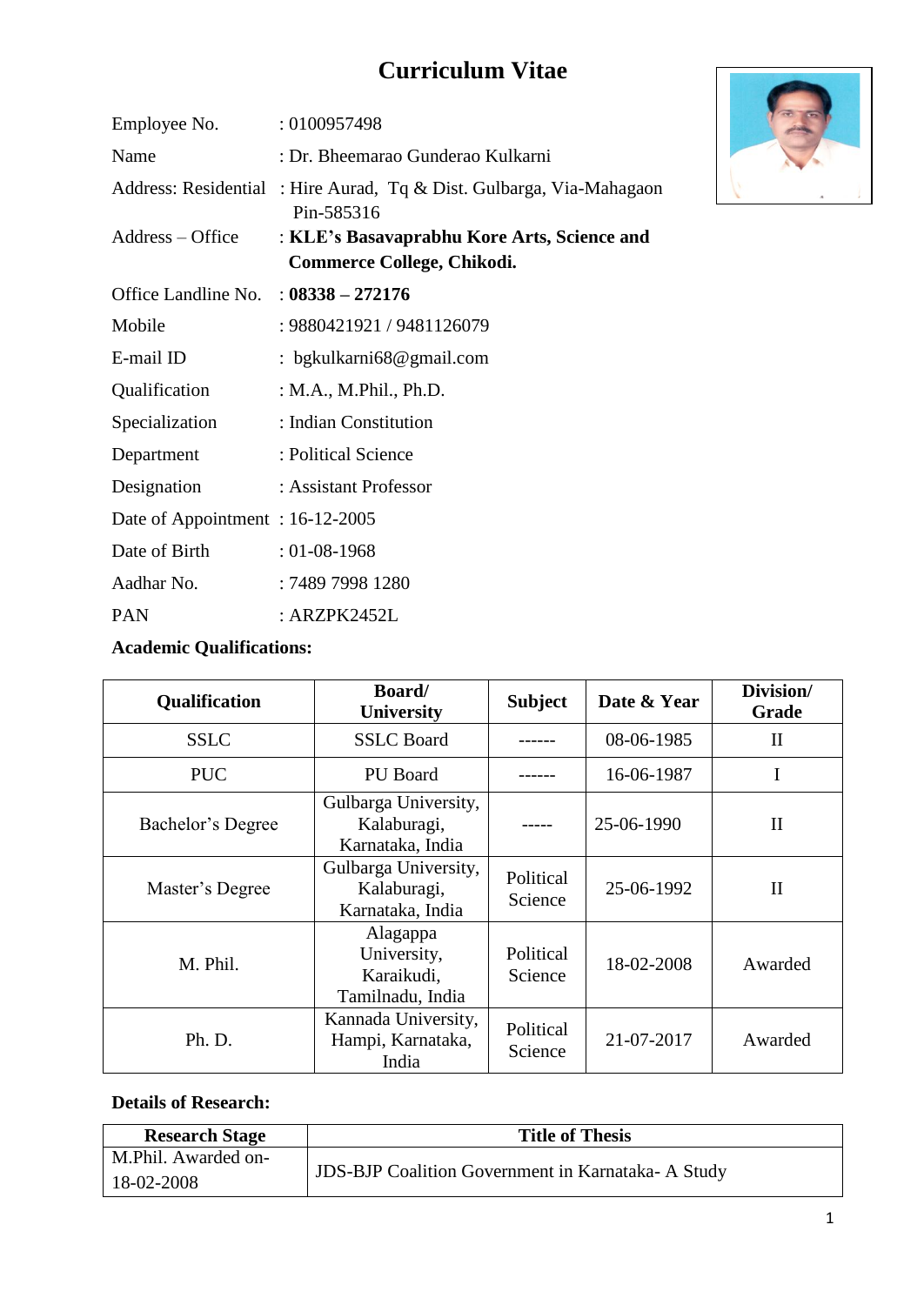| Ph.D. Awarded on $-$ |                                                                     |
|----------------------|---------------------------------------------------------------------|
| 21-07-2017           | Political Socialization of Student Organizations in Karnataka-Study |

| SI.<br>No.     | Seminar /<br>Conference &<br><b>Level</b> | Name of the<br><b>Sponsoring College /</b><br><b>Agency</b>                                              | <b>Place and</b><br><b>Date</b>                                         | Theme of the Seminar /<br><b>Conference</b>                                               |
|----------------|-------------------------------------------|----------------------------------------------------------------------------------------------------------|-------------------------------------------------------------------------|-------------------------------------------------------------------------------------------|
| $\mathbf{1}$   | <b>State Level</b><br>Seminar             | N.V. Degree College                                                                                      | 05-10-2002,<br>Gulbarga                                                 | <b>Electoral Reforms and</b><br><b>Coalition Government</b>                               |
| $\overline{2}$ | <b>National Level</b><br>Seminar          | Gulbarga University,<br>Gulbarga                                                                         | $15^{th}$ & $16^{th}$ Feb<br>2003, Gulbarga                             | Relevance of Dr. B.R.<br>Ambedkar's Economic<br>Thought for the Present<br>Times          |
| 3              | <b>State Level</b><br>Conference          | Gulbarga University,<br>Gulbarga                                                                         | $11^{th}$ , $12^{th}$ , $13^{th}$<br>Feb 2005,<br>Gulbarga              | 6 <sup>th</sup> State Level Political<br><b>Science Teachers</b><br>Conference            |
| $\overline{4}$ | <b>State Level</b><br>Seminar             | <b>KLE</b> Society's Law<br>College,                                                                     | $24^{\text{th}}$ Sep 2006,<br>Chikodi                                   | Right to Information<br>Act-2005                                                          |
| 5              | University Level<br>Seminar               | KLE Society's<br>S.K.Arts College,<br>Hubbali                                                            | $3rd$ Sep 2006                                                          | Save Higher Education                                                                     |
| 6              | <b>State Level</b><br>Conference          | Karnataka State<br><b>Political Science</b><br>Teachers' Association,                                    | $15^{th}$ & $16^{th}$ Oct<br>2007 Kudala<br>Sangama,<br><b>Bagalkot</b> | 9 <sup>th</sup> State Level Political<br>Science Teachers'<br>Conference                  |
| $\overline{7}$ | <b>State Level</b><br>Workshop            | Karnataka State Open<br>University                                                                       | $9th$ Dec 2007,<br>Belagavi                                             | Academic Counseling in<br><b>Distance Education</b>                                       |
| 8              | <b>State Level</b><br>Workshop            | <b>KLE</b> Society's Law<br>College                                                                      | $29^{\text{th}}$ Aug 2007,<br>Chikodi                                   | <b>Basic Life Support</b>                                                                 |
| 9              | University Level<br>Workshop              | <b>KLE University</b>                                                                                    | $10^{th}$ & $11^{th}$ June<br>2008, Belagavi                            | <b>Teaching Methodology</b><br>and Education<br><b>Technology for Teachers</b>            |
| 10             | <b>National Level</b><br>Seminar          | <b>JSS</b> College                                                                                       | $21st$ & $22nd$ Aug<br>2009, Gokak                                      | <b>Functional Dimensions</b><br>of Parliamentary<br>Democracy in India-A<br>Review        |
| 11             | <b>State Level</b><br>Seminar             | <b>Basaveshwar Arts</b><br>College                                                                       | $28^{th}$ Aug 2009,<br><b>Bagalkot</b>                                  | Enhancement of<br><b>Enrollment Ratio in</b><br><b>Higher Education</b>                   |
| 12             | <b>National Level</b><br>Seminar          | S.S. Arts College and<br>T.P. Science Institute                                                          | $11^{th}$ & $12^{th}$ Sep,<br>2009,<br>Sankeshwar                       | Human Rights<br>Education: Need of the<br>Hour                                            |
| 13             | <b>National Level</b><br>Seminar          | <b>Bangur Nagar First</b><br><b>Grade College</b>                                                        | $30^{th}$ & $31^{st}$ Jan<br>2012, Dandali,<br>North Canara<br>District | Human Rights<br>Awareness among the<br>Tribal Women in the<br><b>Western Ghats Region</b> |
| 14             | University Level<br>Seminar               | RCU Colleges'<br><b>Political Science</b><br><b>Teachers Association</b><br>and G.S. Science,<br>College | $22nd$ Dec 2017<br>G.S. Science<br>College,<br>Belagavi                 | Article-370- Special<br><b>Status to Jammu and</b><br>Kashmir: An Analysis                |

|  | Seminars, Conferences, Symposia, Workshops Attended: |  |  |  |
|--|------------------------------------------------------|--|--|--|
|--|------------------------------------------------------|--|--|--|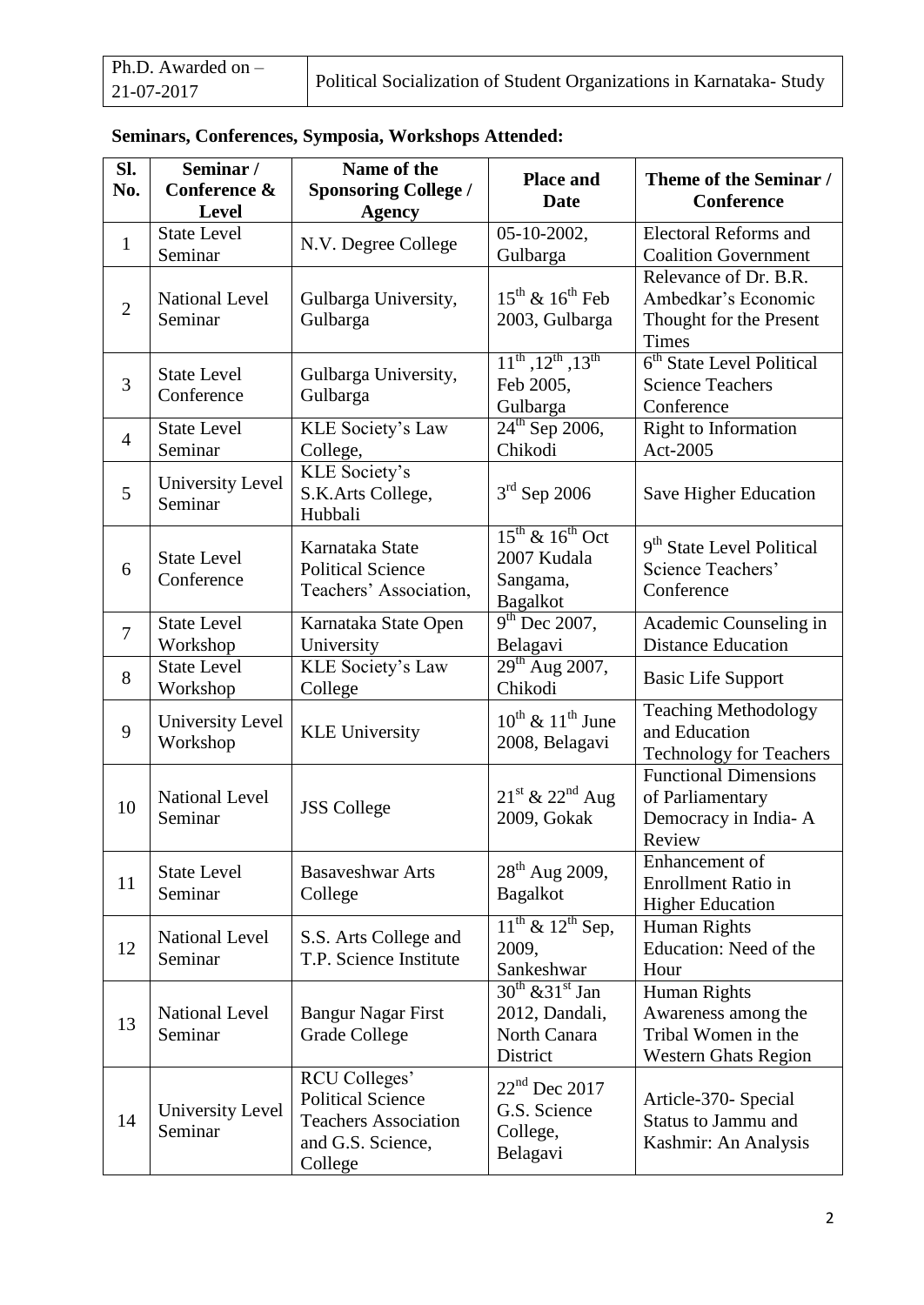# **Papers Presented:**

| Sl.<br>No. | <b>Place and</b><br>Date                                                                          | <b>Title of the Paper</b>                                                              |
|------------|---------------------------------------------------------------------------------------------------|----------------------------------------------------------------------------------------|
| 01         | SJAV Samiti's K.R.Bellad Arts and<br>Commerce College, Mundargi.<br>13 <sup>th</sup> October 2010 | Human Rights and Higher Education                                                      |
| 02         | Basaveshwar Commerce College,<br>Bagalkot. 18-19 Feb 2011                                         | Higher Education: Future Prospects in India                                            |
| 03         | KLE Society's J.T. College, Gadag.<br>$6^{th}$ & $7^{th}$ Jan 2012                                | Why Autonomy?                                                                          |
| 04         | KLE Society's B.K. College,<br>Chikodi. $18^{th}$ & $19^{th}$ Feb 2012                            | <b>Higher Education: Problems and Prospects</b>                                        |
| 05         | KLE Society's Lingaraj College,<br>Belagavi. 13 <sup>th</sup> October 2014                        | Caste in Indian Politics                                                               |
| 06         | KLE Society's B.K.College, Chikodi.<br>$28^{th}$ & $29^{th}$ Dec 2014                             | Political Implications of Globalization of<br><b>Business and Management Education</b> |

## **Teaching Experience: 26 Years**

| <b>Courses Taught</b><br>UG/PG | <b>Name of the College</b>                                                         | <b>Duration</b>          |
|--------------------------------|------------------------------------------------------------------------------------|--------------------------|
| B.A.                           | N.V. Degree College,<br>Kalaburagi                                                 | 01-08-1992 to 15-12-2005 |
| B.A.                           | KLE Society's<br>Basavaprabhu Kore Arts,<br>Science & Commerce<br>College, Chikodi | 16-12-2005 to Till date  |

## **RC / OC Attended:**

| Event                     | University / Agency                                                | <b>Place and Date</b>                             |
|---------------------------|--------------------------------------------------------------------|---------------------------------------------------|
| <b>Orientation Course</b> | UGC-Academic Staff College, Himachal<br>Pradesh University, Shimla | Shimla<br>$15th$ April to $11th$ May<br>2013      |
| <b>Refresher Course</b>   | UGC-Academic Staff College, Karnatak<br>University, Dharwad        | Dharwad<br>$10^{th}$ Jan to $30^{th}$ Jan<br>2015 |

## **Publications:**

## **Articles:**

| Sl.<br>No. | <b>Title</b>                                                    | <b>Journal</b> with<br><b>Volume &amp; Date</b>                                                                                                           | <b>ISSN</b> | <b>Impact</b><br><b>Factor</b> |
|------------|-----------------------------------------------------------------|-----------------------------------------------------------------------------------------------------------------------------------------------------------|-------------|--------------------------------|
| 01         | Caste in Indian Politics                                        | The International Journal of<br>Humanities and Social Studies,<br>Vol.2 Issue-10 October 2014                                                             | 2321-9203   | 0.981                          |
| 02         | Review of Literature on<br>Student Organization and<br>Politics | Research Nebula-An<br>International Refereed &<br>Indexed Quarterly Journal in<br>Arts, Commerce & Social<br>Sciences. Vol. III Issue-III<br>October 2014 | 2277-8071   | 0.612                          |